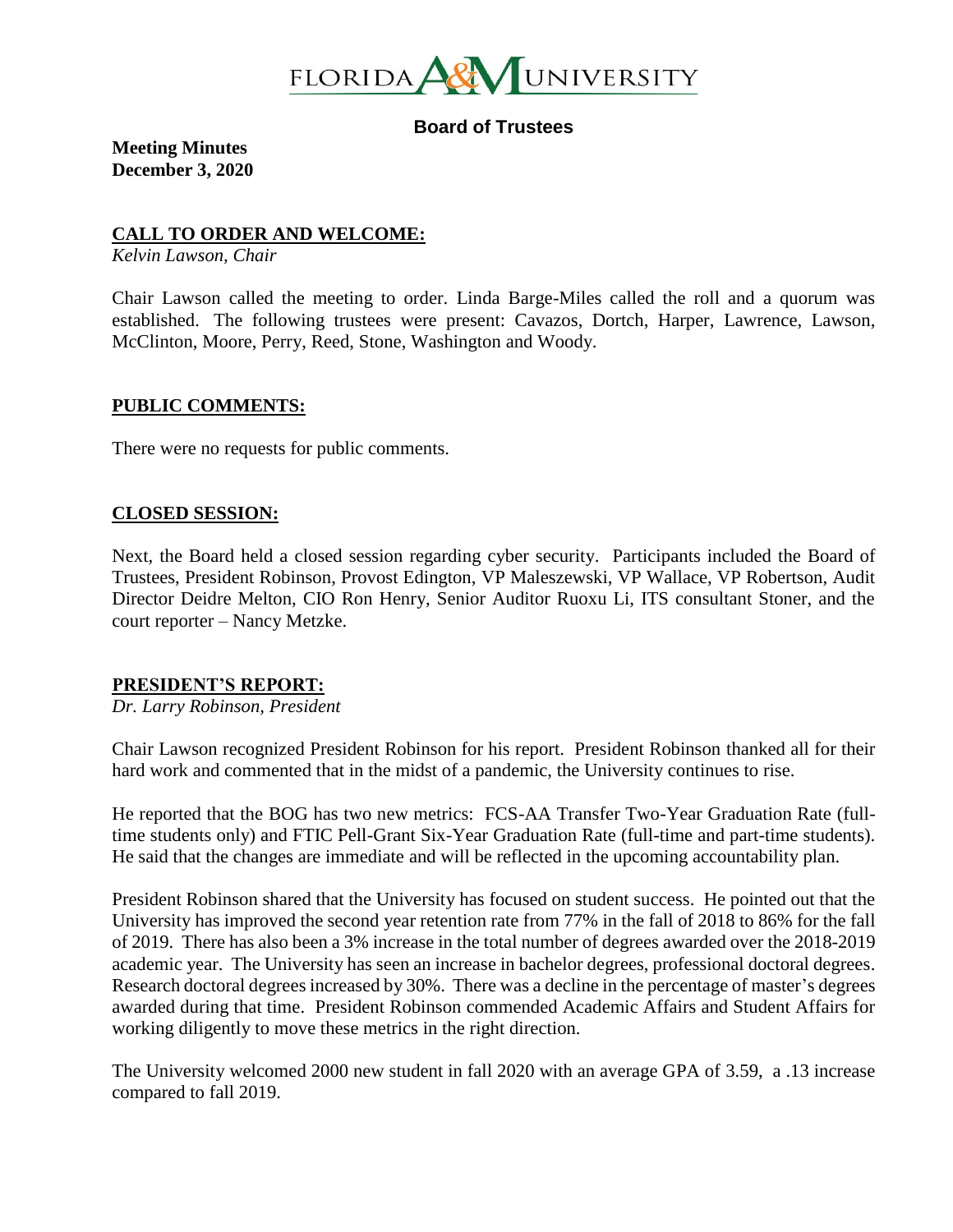## **Procedural Motion**

Chair Lawson asked for a motion to advance the action items on the agenda. Trustee Dortch offered the motion to allow action items on the agenda to be heard before the information items. The motion was seconded by Trustee Cavazos and the motion carried. The Board proceeded with the re-ordered agenda.

# **PRESIDENT'S CONTRACT EXTENSION:**

Chair Lawson stated that the University has benefited from President Robinson's strong leadership over the past three years. He then stated that the Board needed to consider the extension of President Robinson's employment which was set to expire December 31, 2020. Attorney David Self reviewed the contract addendum with the Board and explained that the Board of Governors only allows one-year contract extensions for University presidents. Therefore, the addendum to the contract would change the expiration date to December 31, 2021. Trustee Perry moved approval of the contract extension. The motion was seconded by Trustee Lawrence and it passed with a unanimous vote.

Trustee Lawrence stated that President Robinson and his team have done marvelous work and he is proud to be part of the team. President Robinson thanked the Board for giving him the opportunity to serve, as it is a labor of love for him.

## **STANDING COMMITTEE REPORTS:**

### **Academic and Student Affairs**

*Trustee Nicole Washington, Chair*

Trustee Washington reported that the Committee met and recommended approval of the request for leave without pay for Nandi Riley. The Committee also recommended approval of the amendments to Student Affairs Regulations 2.012, 2.013, and 2.028. The Committee also heard updates on Division of Student Affairs, the FAMU Development Research School and the University's strategic plan.

### **Audit and Compliance**

*Trustee Craig Reed, Chair*

Chair Lawson recognized Trustee Reed for the Audit and Compliance Committee report. He shared that the Committee recommended approval of the Audit Work Plan for January - June 2021 and the University policy on fraud. The Committee also heard updates from the Office of Compliance and Ethics and Division of Audit.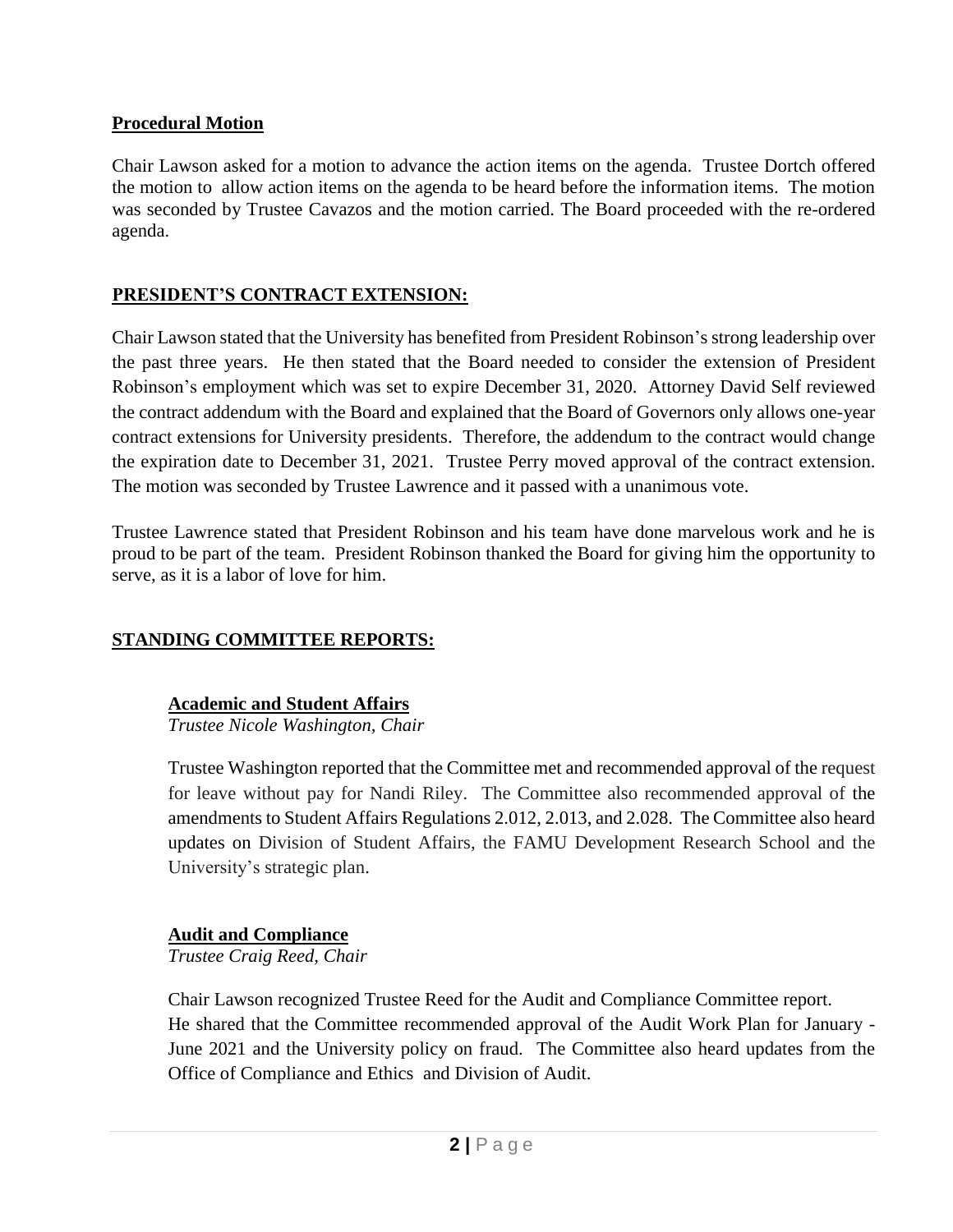### **Budget, Finance and Facilities**

*Trustee Kimberly Moore, Chair*

Trustee Moore informed that Board that the Budget, Finance and Facilities Committee recommended approval of the Honeywell Performance Contract, the management and maintenance contract for the College of Law, Brooksville International Goat Facility, Gibbs Hall repairs, repairs to Bragg Memorial Stadium, the revised Athletics re-payment plan, and additional paid days off for eligible University employees.

The Committee also heard updates regarding the financial status of the University, COVID-19 expenditures, University projects, supplier diversity status, housing and organizational assessment. After the supplier diversity status report was presented, Trustee Dortch offered his expertise to assist with developing the University' Diversity and Inclusion program.

### **Direct Support Organizations**

*Trustee Thomas Dortch*

Trustee Dortch reported that the Committee recommended approval of a new member of the FAMU Foundation. The Committee also heard an update from University Advancement, reporting that more than \$5.1M was raised as of November 27, 2020. Also, on "Giving Tuesday", December 1, 2020, \$47,000 was raised. Trustee Dortch donated \$3,000 and encouraged other trustees to match his gift.

He shared that over six hundred registrants participated in a virtual symposium featuring Microsoft chair and FAMU alum John Thompson. This event was sponsored by the FAMU Industry Cluster and drew over 600 registrants and participants.

The Committee also heard updates from the FAMU Foundation, FAMU National Alumni Association, and the FAMU Rattler Boosters.

### **Special Committee on Athletics**

*Kelvin Lawson, Chair*

Chair Lawson shared that the Special Committee on Athletics recommended approval of the multi-media rights contract. He stated that AD Gosha updated the committee on fundraising initiatives, Bragg Memorial Stadium renovations, the impact of COVID-19 on athletics and the Athletics Strategic Plan. Chair Lawson indicated that the current athletics licensing agreement will also be expiring in the spring, but is expected to be recommended for renewal.

The Committee also received an update regarding the revised debt repayment plan.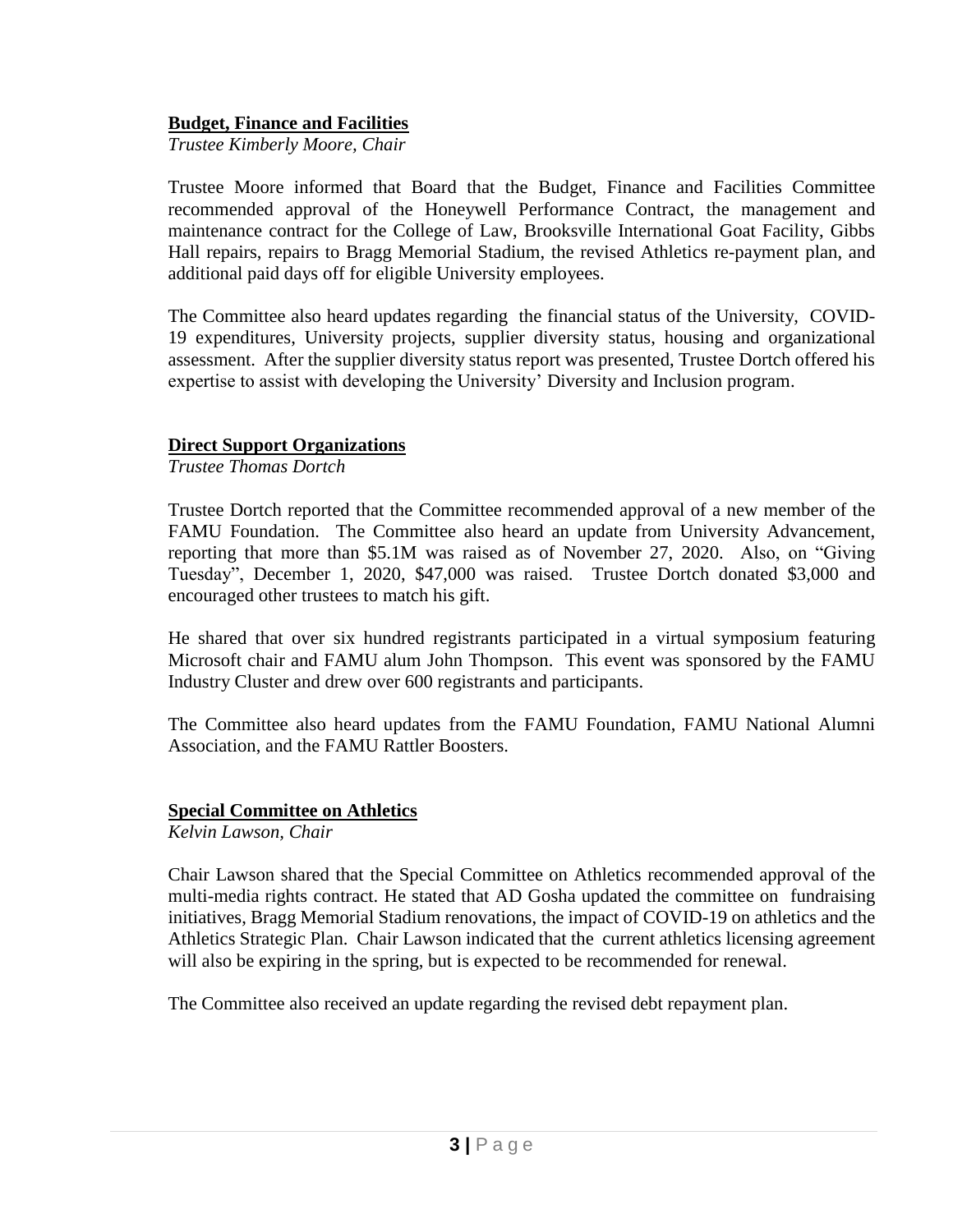### **Special Committee on the College of Law**

*Trustee Belvin Perry, Chair*

Trustee Perry shared that Dean Keller provided an update on the College of Law's program improvement plan. He said that the College has made several admissions changes that are considered key indicators and should impact student success:

- The College increased the median LSAT score from 146 to 147.
- The undergrad GPA required for admission was increased from 3.1 to 3.30.
- The size of the first-year class was reduced from 209 last year to 112 this year.

Dean Keller introduced the external consultant Barry Currier to the Committee. In his role, he will examine career planning and professional development, student services, the budget and academics. The committee asked Dean Keller to prepare a timeline regarding Mr. Currier's work.

### **CONSENT AGENDA:**

Chair Lawson reviewed the Consent Agenda. Trustee Moore moved approval of the Consent Agenda. The motion was seconded by Trustee Cavazos and the motion carried, without opposition.

The consent agenda included the following items:

### **Board of Trustees (BT)**

| BT <sub>1</sub> | September 3, 2020  |
|-----------------|--------------------|
| BT <sub>2</sub> | September 24, 2020 |

### **Academic and Student Affairs Committee (ASA)**

 ASA1 Leave Without Pay – Nandi Riley ASA2 Amendment to Regulation 2.012, Student Code of Conduct ASA3 Amendment to Regulation 2.013, Due Process, Other Rights and Responsibilities ASA4 Amendment of Regulation 2.028, Anti-Hazing

#### **Audit and Compliance Committee (ACC)**

ACC1 Fraud Policy

ACC2 Audit Work Plan

### **Budget, Finance and Facilities Committee (BFF)**

- BFF1 Honeywell Performance Contract
- BFF2 Management and Maintenance Contract for the College of Law
- BFF3 Brooksville International Goat Facility
- BFF4 Gibbs Hall Essential Structural Repairs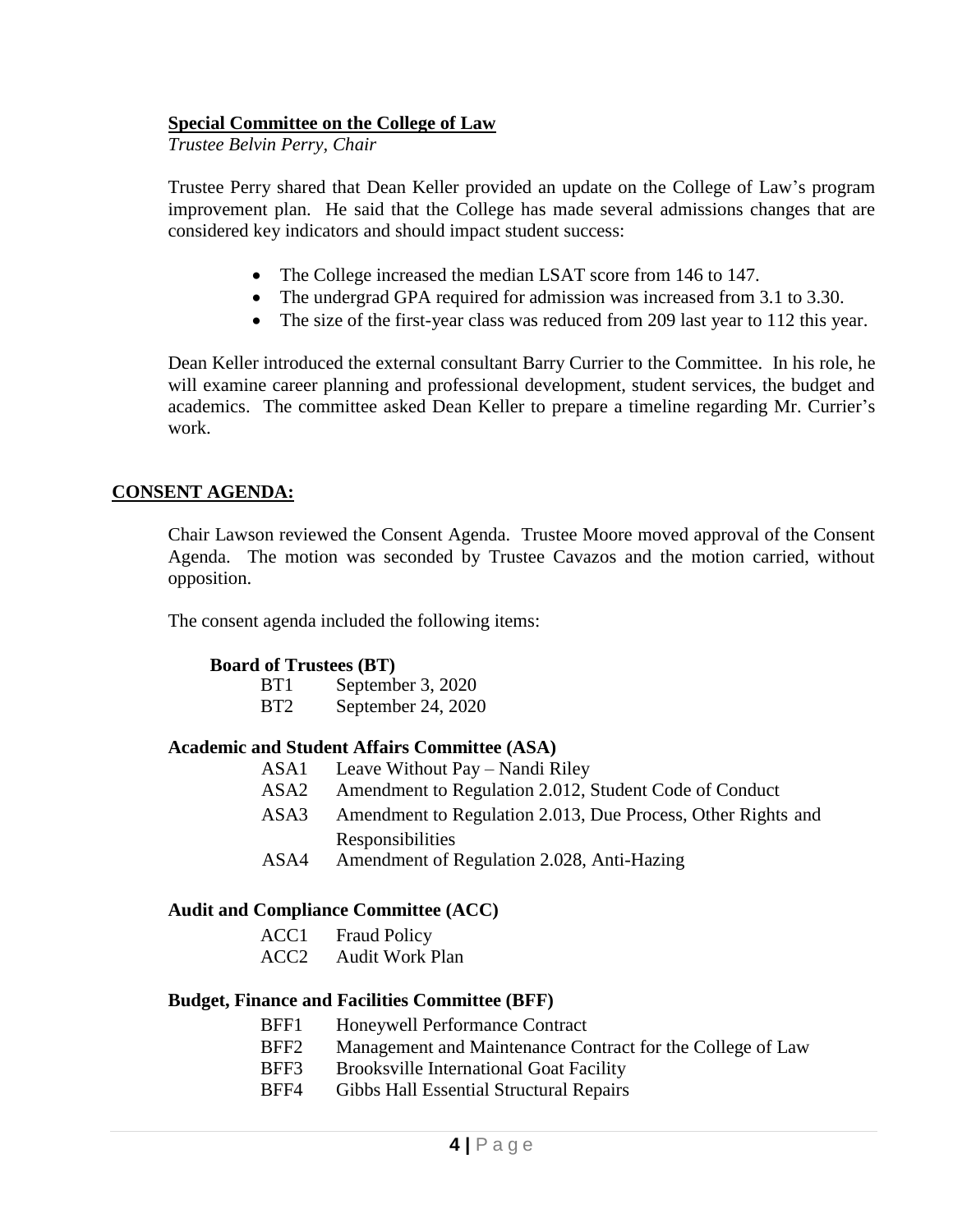- BFF5 Bragg Memorial Stadium Phases I and II
- BFF6 Revised Athletics Re-payment Plan
- BFF7 Additional Paid Days Off for Eligible University Employees

### **Direct Support Organizations Committee (DSO)**

DSO1 Faculty Representative on the FAMU Foundation Board of Directors

### **Special Committee on Athletics (SCA)**

SCA1 Apparel Contract SCA2 Multi-Media Rights Contract

# **COVID-19 UPDATE:**

Next, Rica Calhoun shared that the university has begun scaling up the core elements of the Reopening Plan to accommodate an anticipated increase in campus density in the spring semester. The spring semester will begin virtually, giving the University a two-week window to pursue expanded COVID-19 testing for residential students and other identified high contact groups. Classroom enhancements are underway and the University is approaching the spring semester with the continual focus on safety and adaptability.

# **DIVERSITY AND INCLUSION REPORT:**

Chair Lawson recognized Joyce Ingram, Director of Human Resources to update the Board on the University Diversity and Inclusion Plan. Mrs. Ingram stated that the diversity and inclusion initiative has been strategically aligned with the strategic plan and fully integrated into the university. The University established a Diversity and Inclusion Council. The Council focuses its work in seven key areas: faculty, student and staff engagement; organizational development and training; recruitment development and retention; communication; community and global engagement; policy and program development; and measurement and reporting.

To date, a culture survey and internal assessment were conducted, the results were shared with the University's leadership and campus community and strategies are being developed to address culture opportunities/gaps. The next step is to align the University's plan with the Board of Governors expectations.

## **STUDENT GOVERNMENT ASSOCIATION (SGA) REPORT:**

Trustee/Student Government Association (SGA) president Xavier McClinton updated the Board on the SGA. He stated that the SGA worked hard to encourage students to vote and be civically engaged. They worked with the FAMU chapter of the NAACP to register students to vote. Trustee McClinton shared that he is the vice chair of the Florida Student Association and spearheads the legislative agenda/priorities for that organization.